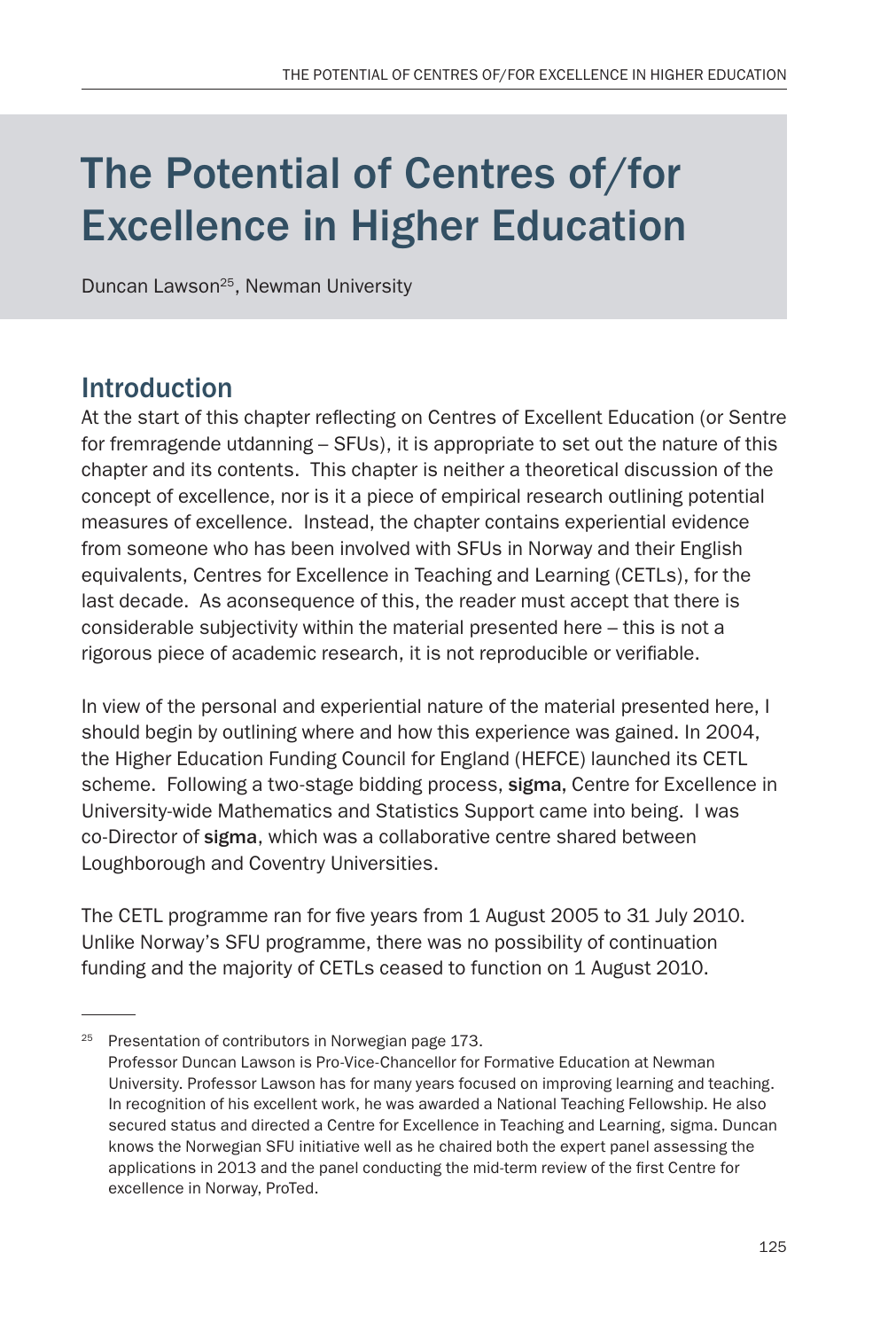However, sigma remained in operation having secured funding first from the National HE STEM<sup>26</sup> programme (2009-2012) and then directly from HEFCE to embed mathematics and statistics support across the sector and develop a sustainable community of practice (2013-2016). Although I no longer work at Coventry University, I remain a Director of sigma.

In 2013, NOKUT launched the second call for SFUs with the aim to create up to three further SFUs (following the establishment of ProTed, the first SFU, in 2011). This was an open call, unlike the first call, which had been restricted to teacher education. I chaired NOKUT's international expert panel charged with sifting the applications and making a recommendation to the NOKUT Board as to which three proposals should be awarded SFU status.

Finally, in 2015, ProTed reached the time for its mid-term evaluation to determine if it should continue as an SFU for a further five years. NOKUT assembled an Expert Committee to carry out this mid-term evaluation by consideration of a self-evaluation document produced by the ProTed leadership and other documentation, including ProTed's annual reports, and a site visit to the two institutions (the Universities of Oslo and Tromso) that make up ProTed. I chaired this Expert Committee on NOKUT's behalf.

These then are the experiences that I bring to writing this chapter. In the following sections, I will begin by outlining the CETL programme in England, tracing its roots back to a government white paper and summarising what it was intended to achieve. This will be followed by an evaluation of the programme exploring CETL successes and failures at the levels of both individual centres and the programme as a whole. In view of the shortcomings identified at programme level, I will use hindsight to suggest an alternative framework for the CETL programme, which might have led to greater programme level success, without detriment to individual centre level successes. I will then turn to the SFU programme in Norway, covering its roots and objectives and comparing these with the English CETL programme. Although all of this material is presented in the light of my personal experience, recounted above, it draws on the work of others. The final substantive section of the chapter is much more subjective, describing my thoughts of what an SFU should aspire to be and what it might achieve.

<sup>&</sup>lt;sup>26</sup> STEM stands for Science, Technology, Engineering and Mathematics. The National HE STEM Programme was an initiative funded by HEFCE, running from 2009 to 2012, to promote STEM in higher education.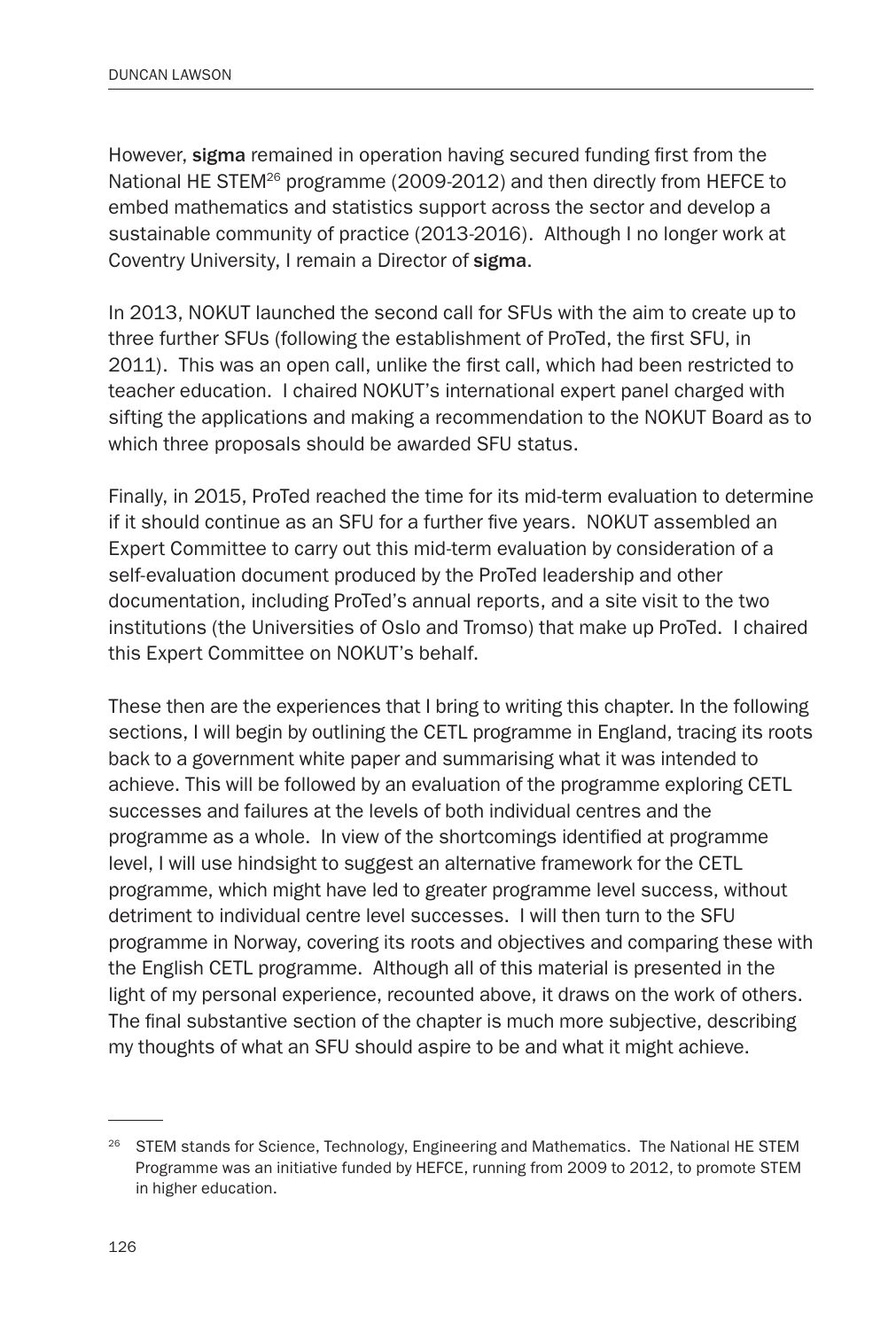# The CETL Programme

The roots of the CETL Programme in England can be traced back to a Government white paper in 2003 *The future of higher education* (DFES, 2003). This white paper contains a chapter entitled 'Teaching and learning – delivering excellence' and one of the key proposals is

"Centres of Excellence in teaching will be established to reward good teaching at departmental level and to promote best practice" (p.47).

This is then expanded later in the white paper, as follows,

"We should also celebrate excellent practice in teaching departments. The very best will be designated as Centres of Excellence and given funding of £500,000 a year for five years to reward academics and to fund extra staff to help promote and spread their good pedagogical practice … Their status will help to raise the profile of excellent teaching" (p 54).

One of the strongest advocates of the importance of teaching in universities was Cardinal John Henry Newman. Writing over one hundred years ago, he asserted that a university "is a place of teaching universal knowledge. This implies that its object is …. the diffusion and extension of knowledge, rather than the advancement. If its object were scientific and philosophical discovery, I do not see why a University should have students" (Newman, 1907, p. ix).

The white paper *The future of higher education* contains echoes of this sentiment with statements such as "All students are entitled to high quality teaching" and emphasising the need for parity of esteem (and opportunities for promotion) between those who excel in teaching and those who excel in research. The vision presented by the white paper was that individuals who are excellent teachers would receive recognition of this through prizes, National Teaching Fellowships, and opportunities for promotion whilst departments whose teaching is excellent would receive recognition as Centres of Excellence bringing with it considerable additional funding and the expectation that they would 'spread their good pedagogical practice' thereby ensuring that teaching across the whole sector is improved.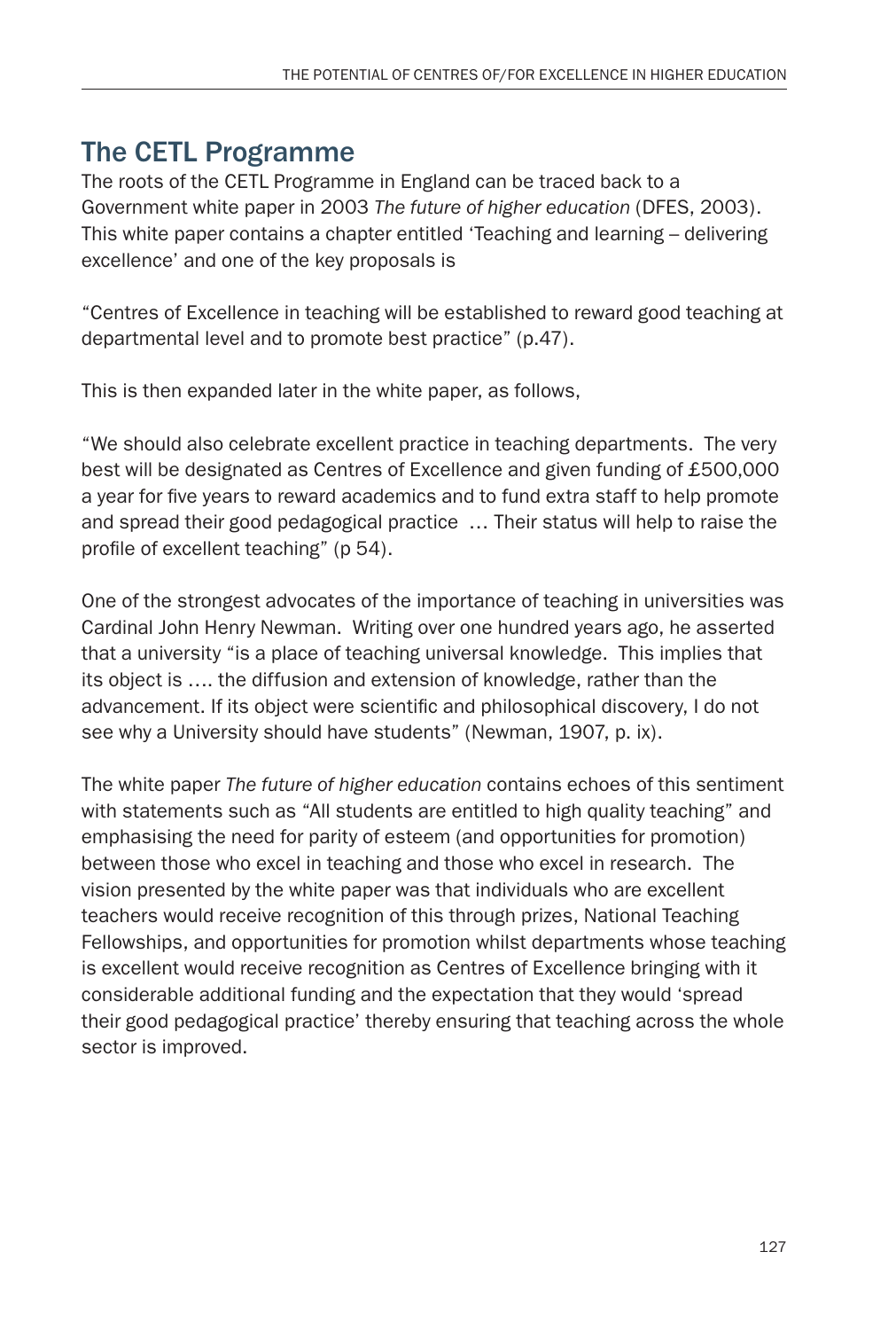The CETL programme was developed by HEFCE to deliver this element of the Government's agenda. This was the Funding Council's largest single initiative in teaching and learning with £315 million set aside to fund CETLs over the five year period from the academic year 2005/06 to 2009/10.

A two stage bidding process was used to identify those 'departments' that were to become CETLs. As noted above, the white paper had spoken of departments, presumably meaning subject/disciplinary departments as they are directly responsible for teaching. When it came to the bidding process (and certainly those that were successful), it appears that few bids were submitted by whole subject/disciplinary departments but rather by a subset of a department with a particular passion for teaching and learning, or by members of several different subject/disciplinary departments and also members of central units, submitting not subject/discipline focused proposals but rather thematic proposals. Some proposals were collaborations from two or more institutions. Many successful proposals led to the establishment of 'stand alone' units within universities rather than being based within a subject/discipline department.

Funding was allocated according to the size of the proposed centre, in one of three bands. The funding available in the largest band was revenue income of £500,000 per year for five years and capital income of £2 million to be spent in the first two years of the programme. Given the large sums of money available to successful centres, the programme generated considerable interest. In some institutions, there was a high level of involvement of senior management in the preparation of proposals.

A total of 259 bids were received in the first stage of the process. Universities were restricted to submitting a maximum of three proposals (either single institution or as the lead of a collaboration, although they could be partners in any number of collaborative proposals they were not leading). Of these 259 submissions, 106 were invited to submit 'full proposals' to the second stage. Full proposals were required to set out the rationale and focus of the proposed CETL; establish a case for existing excellence and set out what the CETL planned to achieve during the five years of its funding, including how it would engage in dissemination (or as the white paper put it 'spread their good pedagogical practice'); give a detailed budget for the five years of funding; show how the CETL would recognise and reward the staff whose excellence had led to the CETL being established; and put forward a continuation strategy to ensure the 'good pedagogical practice' continued after the end of the funding period.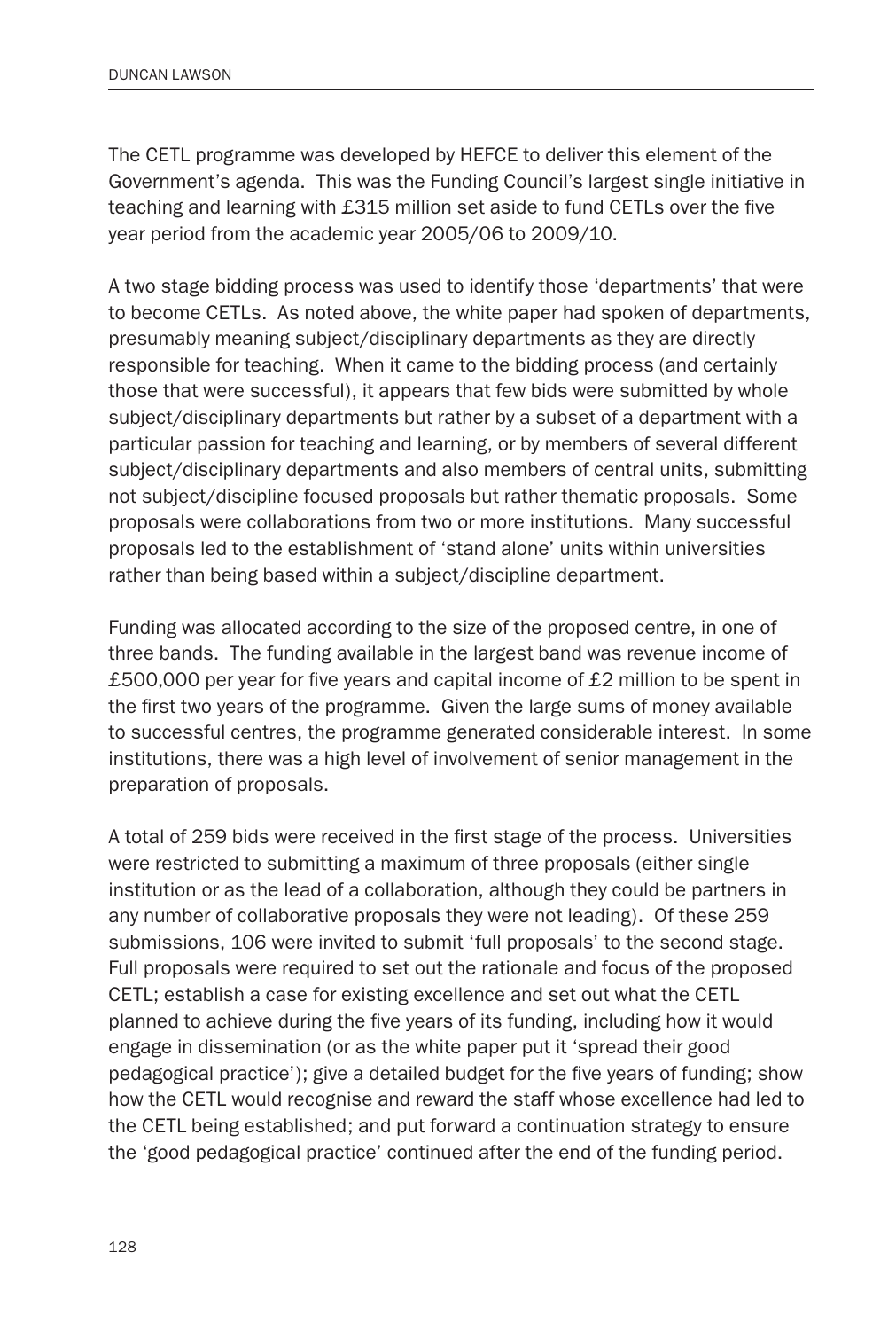It is clear from what had to be included in the proposal that HEFCE had expanded the remit of CETLs beyond the white paper's aims to "reward good teaching at departmental level" and "to help promote and spread their good pedagogical practice". The detailed plan of activities required as part of the proposal indicated that HEFCE wanted CETLs to become centres of development (and indeed research) in teaching and learning. Indeed, the balance in the guidance documentation was much more focused on the planned activities than on the dissemination and reward strategies.

There was an expectation that the planned activities would be innovative – such large amounts of funding were not being made available in order to have 'more of the same'. Bidders had to establish that they were already excellent but then go on to show how they were going to enhance that excellence even further. It was made clear that at least part of the proposed innovation should be 'risky'. CETLs were to be places where experimentation was encouraged and that would inevitably mean that some activities would 'fail'. Innovation was particularly encouraged in relation to the use of new technologies.

After the second round, a total of 74 CETLs were established. These centres were spread across the sector, although just under half of all English Higher Education Institutions (HEIs) received no CETL funding. These non-funded HEIs were disproportionately spread - 13 were universities established before 1992, 18 were universities established after 1992 (i.e. former polytechnics) and 28 were small and/or specialist institutions. This is perhaps surprising as the pre-1992 universities are typically heavily research-focused institutions and the post-1992 universities and specialist institutions were often teaching-focused. It seems likely that the pre-1992 universities' expertise in bid writing (for research proposals) gave them a significant advantage in this process.

The proposals that were successful were a mixture of subject/discipline focused CETLs such as ALiC (Active Learning in Computing) and Bristol ChemLabS (Bristol Chemistry Laboratory Sciences) and thematic CETLs such as C4C (Collaborating for Creativity) and CEEBL (Centre for Excellence in Enquiry-Based Learning). A full list of all 74 HEFCE CETLs (and 7 set up in a similar programme in Northern Ireland) is given in Appendix F of the CETL programme summative evaluation report (SQW, 2011).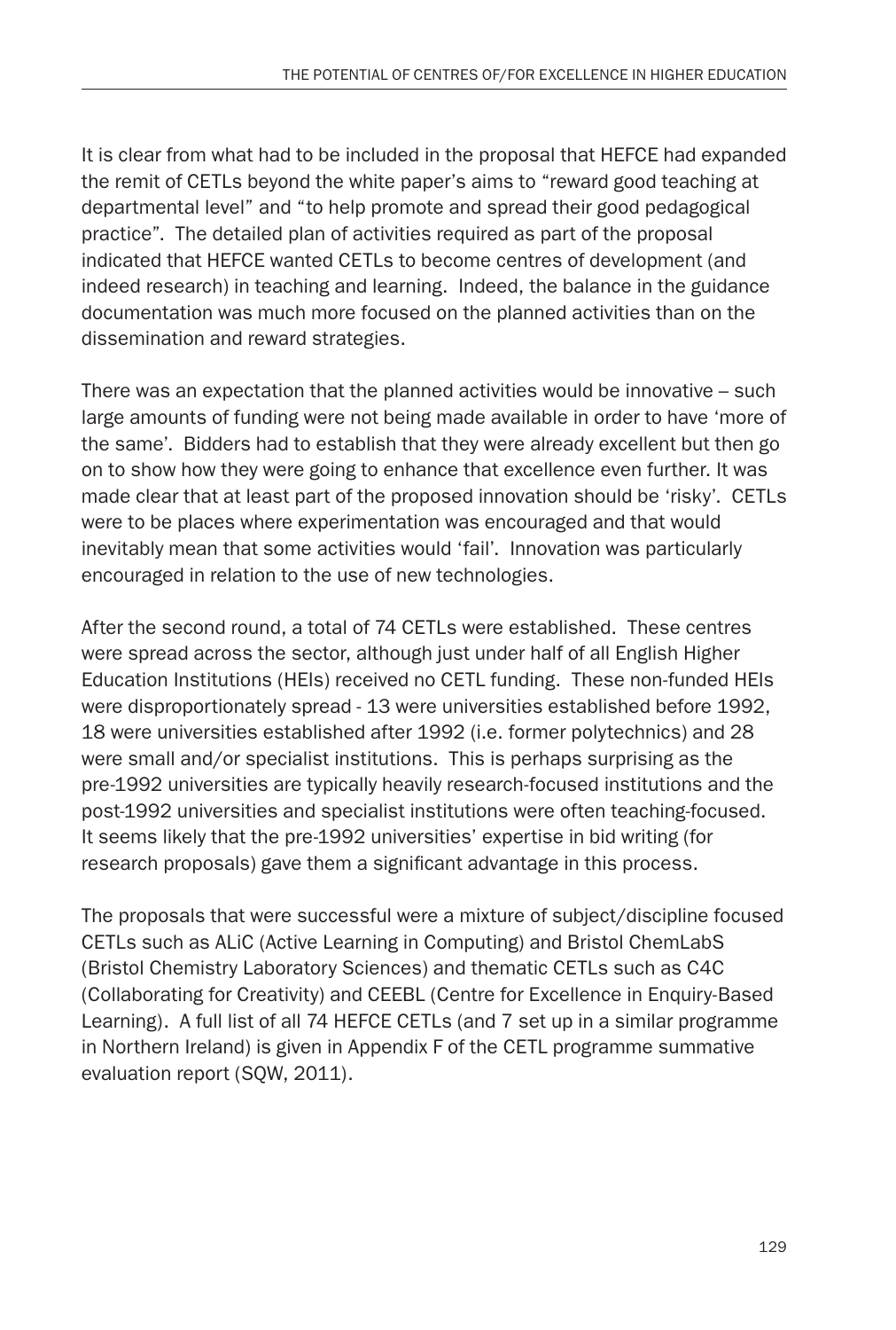## Evaluation of the CETLs

There are two levels at which the CETL programme can be evaluated. The first is at the level of the individual CETLs asking questions such as "Did the CETL do what it set out to do?" and "Did the CETL have an impact on the teaching and learning of its subject/discipline or theme across the sector?" The second is at the level of the programme as a whole asking questions like "Did the CETL programme succeed in its goal of raising the status of teaching and learning vis-à-vis research?" and "Did teaching and learning improve across the sector?"

In the event, very little evaluation occurred at the level of individual CETLs. From the outset, HEFCE had determined that the reporting requirements would be 'light touch'. This was implemented by universities hosting CETLs being required to include a statement in their annual report to HEFCE which amounted to little more than recording that the funding being received for the CETL was being spent in line with the activities set out in the proposal. Each CETL was required to complete a mid-term self-evaluation report, but the form of these reports was not standardised and each CETL could choose to report how (and what) it wanted. These self-evaluation reports were then used as the basis of a formative evaluation of the CETL programme (Centre for Study in Education and Training, 2008) and no feedback was provided to individual CETLs. At the end of the programme in 2010, CETLs were required to complete a further selfevaluation report (this time using a provided template) but it was made clear to CETL Directors that there would be no feedback to individual CETLs about their performance, and anyway such feedback would have been of limited value since the programme was over by this point. These reports were used to produce an overall summative evaluation of the CETL programme (SQW, 2011).

Although the brief given to SQW was to focus its evaluation at the programme level, in order to do so, inevitably, it had to comment to some extent on the performance of individual CETLs (although in an anonymous way). A key message that comes through from the report is that the performance of individual CETLs was very variable.

On the positive side, the summative evaluation records that there was evidence of impact on individual staff and some evidence of impact on students. CETLs developed staff capacity and expertise (particularly, but not exclusively, in terms of exploiting new technologies) and helped to raise the profile of teaching and learning within institutions which had CETLs and, in some of these cases, influenced wider institutional developments. A wealth of teaching and learning resources were created and made freely available via CETL web-sites, although the report notes that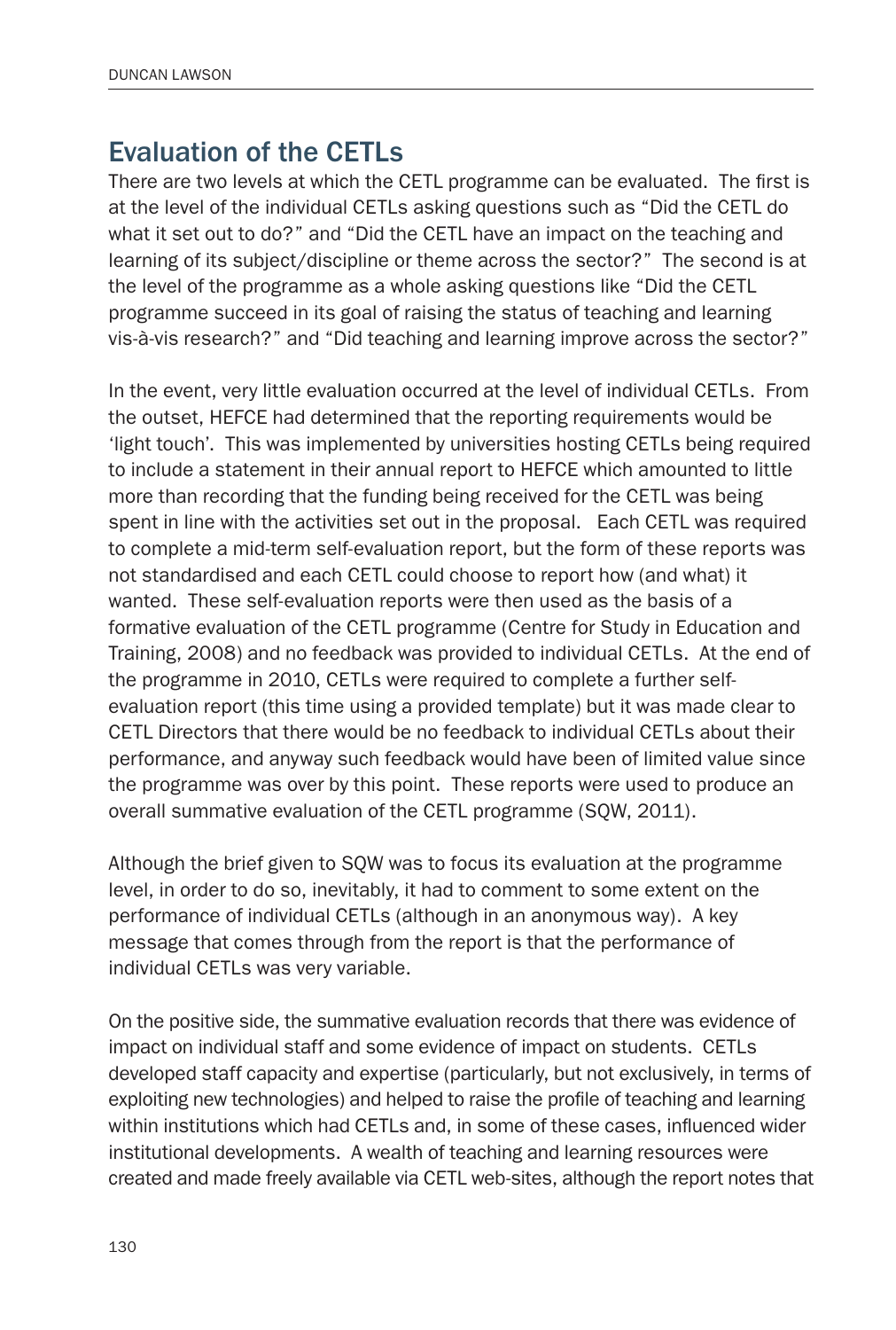there was a need for greater awareness of these resources across the sector. During the five years, the CETLs delivered at least 2,679 spin-off projects and 3,435 peer-reviewed outputs – these are impressive totals amounting to over 7 spin-off projects per CETL per year and over 9 peer-reviewed outputs per CETL per year.

The report highlighted that many CETL outputs had been embedded into institutional (their own institution) curricula. Furthermore, many CETLs had promoted cultural change in their own institutions and these changes were expected to have lasting impact.

These are all very valuable achievements, which should be celebrated as successes – particularly the direct impact on improving the student experience. However, the report is not unreservedly positive about individual CETLs. It points out that a key element for producing success was good links with institutional senior management and high visibility within the institution and indicated that relationships with senior managers were very variable across the 74 CETLs.

Some CETLs were described as having a "more inward focus" (SQW, 2011, p.13) which in the context appears to mean that these CETLs did not engage in significant dissemination. There were some good examples of collaboration, but many CETLs progressed in relative isolation. As will be discussed in more detail later, I find this a major failing. It should be fundamental to a CETL that is has an outward focus – a key objective of every CETL should have been to have an impact across the sector in the discipline or theme the CETL was addressing. This, however, did not seem to have been a major factor in the selection process.

In the self-evaluation reports, many CETLs described how it had been more challenging than expected to engage academic staff. This may reflect both some naivety on behalf of the CETL staff and also the relatively low importance given to dissemination in the bidding process, despite the original intention of the white paper that Centres of Excellence should "spread their good pedagogical practice".

The report was primarily an evaluation of the CETL programme as a whole and from this perspective the report is much less positive. Using tactful language, it is suggested that "Wider impact on the HE sector is a challenging area to unpack" (SQW, 2011, p.14). Whilst noting the successes of individual CETLs within their own institutions, the report goes on to record that there is far less evidence of impact on other HEIs and that it is difficult to trace impact at sector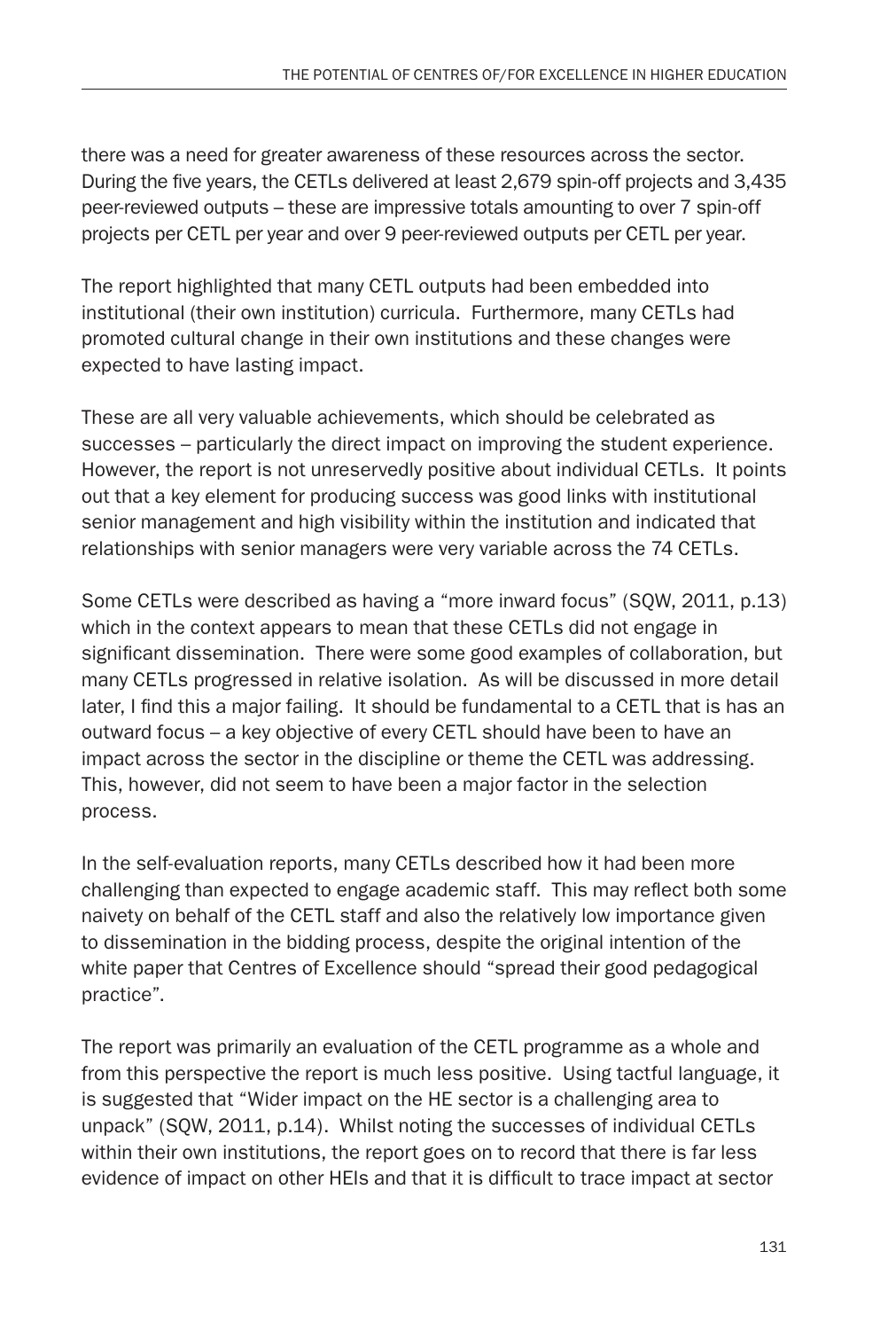level. Indeed, the report goes on to conclude that the CETL programme did not lead to material changes in non-participating HEIs and across the sector as a whole.

In terms of the management of the programme, it is reported that there was no sense of the CETLs functioning as a national network. Many CETLs did not see it as important to interact with other CETLs. From my perspective as a CETL Director, this accords with my experience. In the early stages of the CETL programme, there was some central co-ordination of activities involving all the CETLs but this waned as the programme progressed.

As already noted, there was a significant legacy from the individual CETLs in terms of the production of learning resources, outputs from spin-off projects and peerreviewed outputs. Apart from these, the legacy of the CETL programme was primarily in the development of individual staff and in institutions (which had hosted CETLs) which had embedded CETL outcomes. The limits of the legacy are vividly illustrated in the statistic that only 17 of the 74 end of programme self-evaluation reports indicated that the CETL would be continuing in some discrete form.

There is room for debate about what would constitute a successful CETL programme. If each CETL was successful at an individual level (and I would include in success criteria having an impact across the sector in the specific area of the CETL's focus and improving the experience of students) but wider programme goals such as raising the status of teaching in comparison to research were not achieved, then some would not view the programme as a success. But the thousands of students throughout the sector who had benefitted might have an opposite opinion.

Although the authors of the SQW report seem unwilling to make their own judgement, they do record that "there was a quite widespread feeling that an opportunity to raise the status and profile of teaching and learning across the sector, and to disseminate results more effectively, had been missed" (SQW, 2011, p.26).

Whilst the SQW authors may have been diplomatic and moderate in their tone, others were not. Following the publication of the SQW report, the Times Higher Education magazine published two articles with headlines "CETLs' impact assessed: the sector hardly felt a thing" (Grove, 2012) and "A poor policy poorly managed leaves little to show for £315 million" (Ramsden, 2012).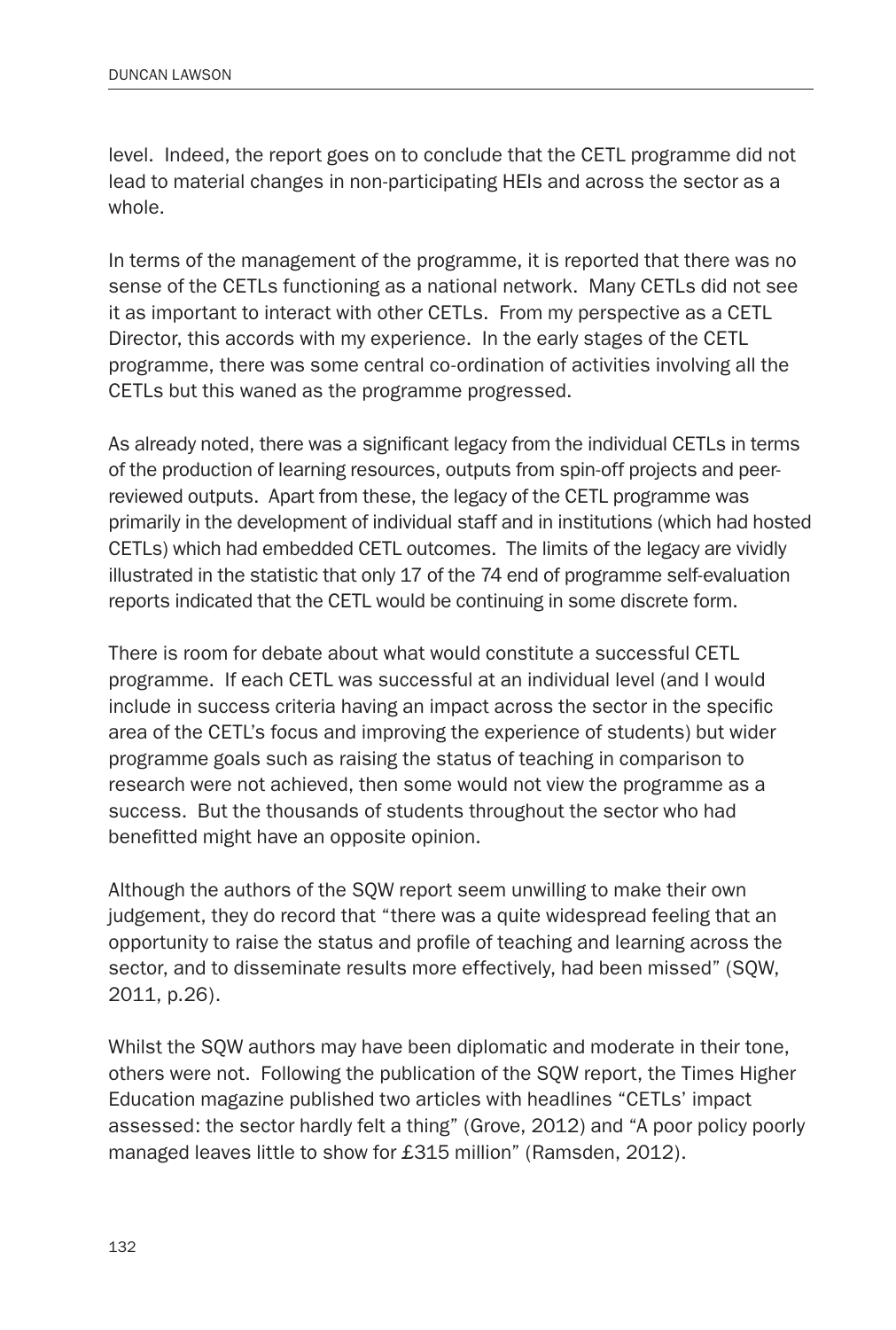Ramsden's article is hard hitting; he asserts that "as an example of the failure of public policy in higher education, CETLs would be hard to beat". However, Ramsden was not a disinterested observer. For most of the period of the CETL programme, he was Chief Executive of the Higher Education Academy (HEA), a cross-sector body (whose major funder was HEFCE, but whose annual budget was less that the total annual funding of CETLs) which was charged by HEFCE with assisting CETLs in the dissemination of their outcomes. The SQW report records that many CETL Directors regarded the HEA, alongside HEFCE as culpable in some of the poor management of the CETL programme and part of Ramsden's article aims to disassociate the HEA from HEFCE in this area.

Grove's article summarises the findings of the SQW report, concentrating on the negative assessments at programme level with little mention of the positives at the level of individual CETLs. His article includes a perceptive quote from Julie Hall, co-chair of the Staff and Educational Development Association, who said "the one-off nature of CETL funding meant that the initiative was inherently flawed". I will return to this theme in the next section.

At the early stages of the CETL programme, informal indications were given to CETL Directors that it was a possibility that CETLs may be able to bid for continuation funding to go beyond 2010. The implication was that this would be, in some unspecified way, performance related and that not all CETLs would secure such funding. However, discussion of such possibilities quickly stopped and it was made plain well before the end of the programme that there would be no further funding available.

The light touch reporting combined with no possibility of further funding made overall management of the programme a very difficult prospect. In the main, individual CETLs identified primarily with their host institution and so the benefit of that institution was high on the list of priorities. With no follow-up to mid-term reports, no possibility of reduction or loss of funding in the 5 year period and no prospect of further funding, HEFCE had no 'carrots or sticks' with which to manage the programme.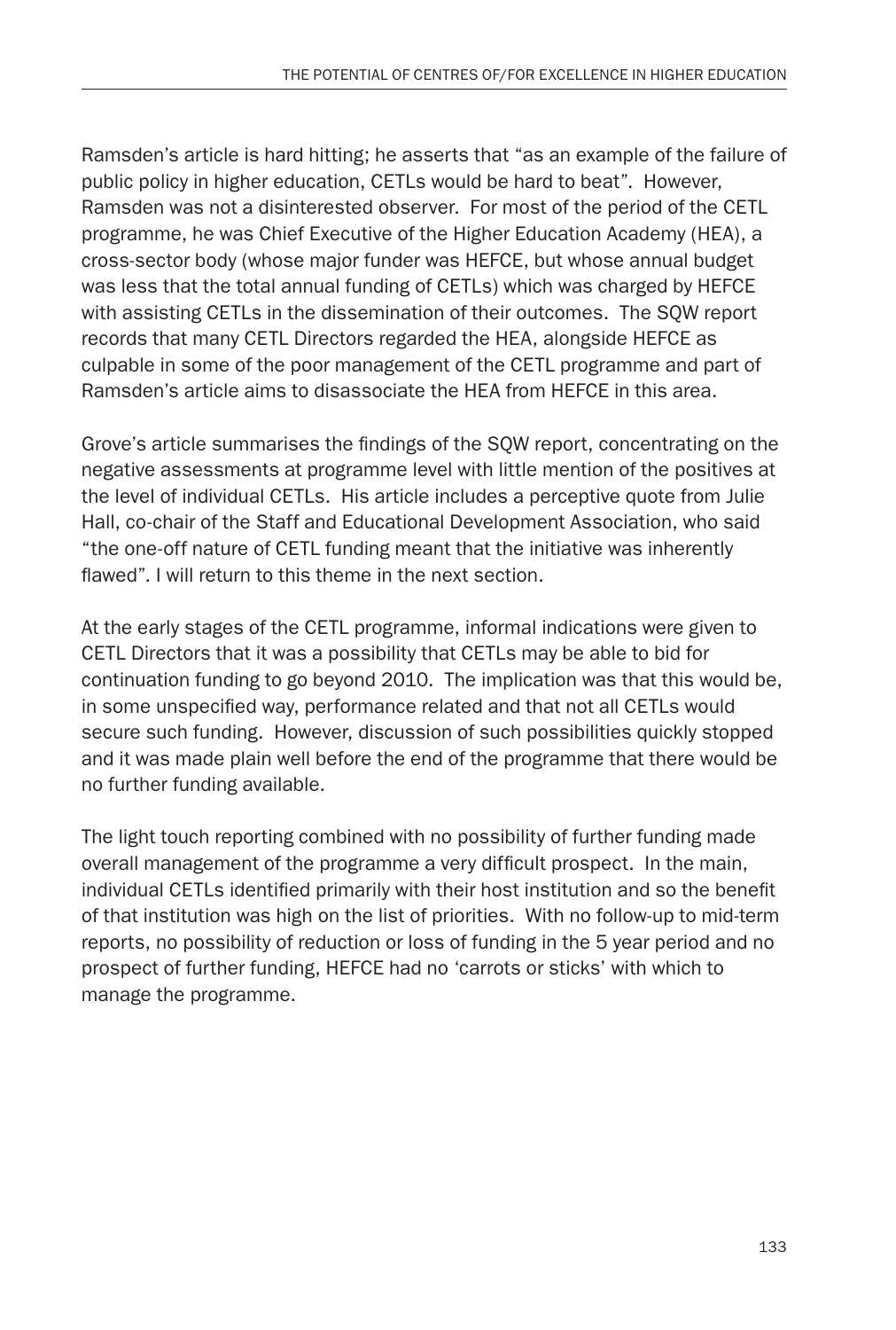#### An Alternative Framework for the CETL Programme

With the benefit of hindsight, taking into account issues raised in the summative evaluation (SQW, 2011) and personal experience as a CETL Director, it is possible to postulate an alternative framework to the CETL programme which may have led to more positive programme level outcomes without hindering the positive outcomes at the level of the individual CETL.

The first point that needs to be addressed is the one-off nature of the funding call. The provision of funding for CETLs did generate significant interest in the sector (259 applications received), including at senior management level. There were institutions where the Vice-Chancellor not only approved the final proposal but also took a hands-on role in actually writing it. However, as there was only one funding call, the momentum generated by the initial call was not sustained. The opportunity to bid for funding had created an incentive, but if you were not successful in this first call there were no further opportunities. So, the incentive for HEIs to focus on teaching excellence was taken away.

Although it would have increased the administrative overhead, rather than funding 74 CETLs in one go, if there had been an annual or biennial call with 15-20 CETLs awarded each time, this would have sustained interest. Institutions who submitted unsuccessfully would have had the incentive to improve their practice and their proposal in the hope of success in a future round. Institutions who did not submit in the first round could have implemented strategic improvement plans to be in a position to claim "excellence" later in the programme.

Allied to this, a change in the rules that permitted CETLs to bid for continuation funding (at reduced levels) would have made management of the overall programme considerably easier. Criteria for receipt of continuation funding could have been set to reinforce programme level goals. For example, the criteria for continuation funding could have included such things as level of contribution to the CETL network, evidence of impact in other HEIs and, most importantly, evidence of impact on students. CETLs who wished to secure continuation funding (and one assumes that would be virtually of them) would not have been able to have "a more inward focus" or to simply report that it had been more challenging than expected to engage other academics – they would have been required to use their ingenuity and creativity to secure this engagement.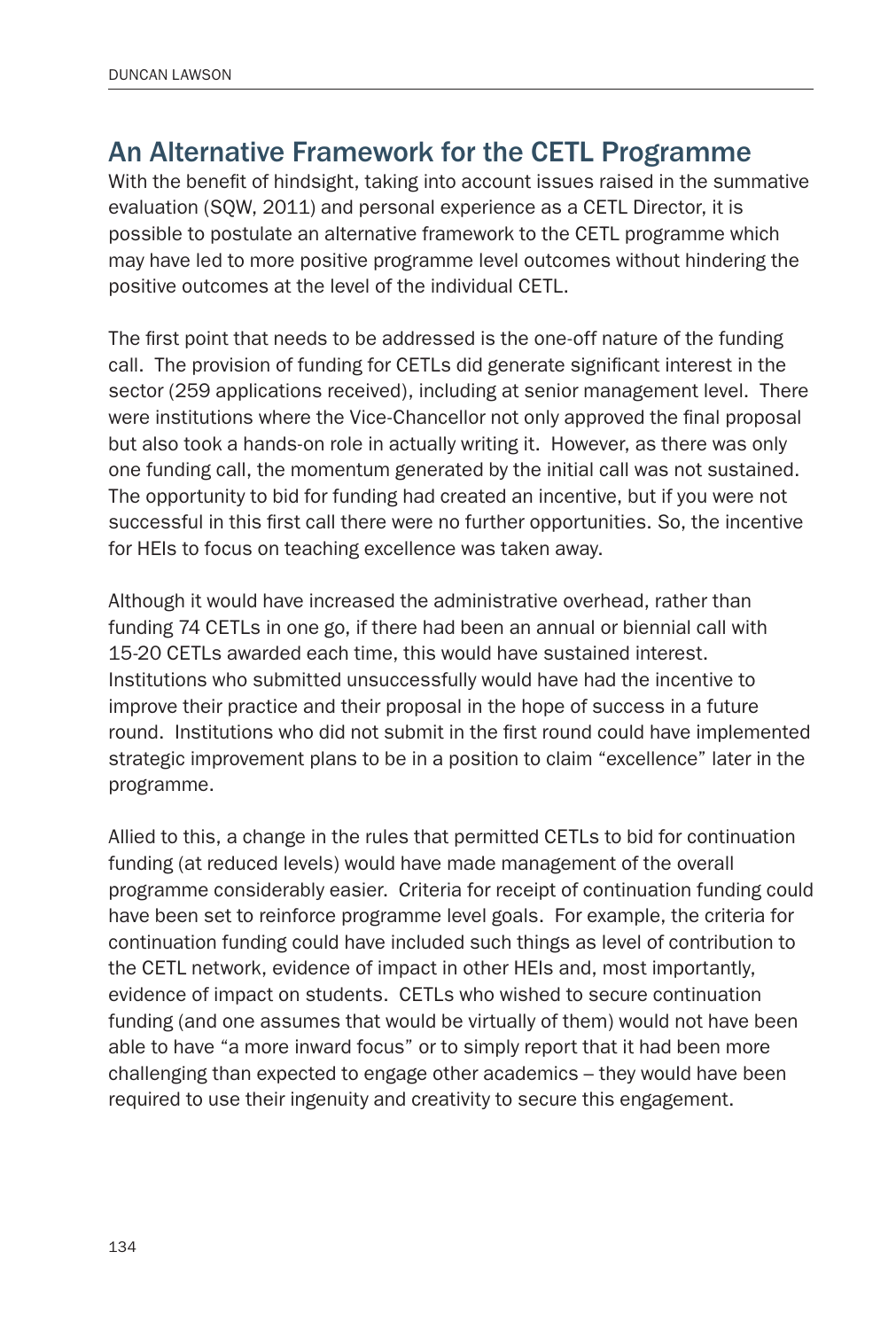Provision of the possibility of continuation funding would also have been a recognition of the reality that achieving sector level change is a long-term process and that many years are required to achieve it. Many CETLs reported that initial progress was much slower than had been anticipated due to the initial set up process and recruiting staff (particularly project managers) and much first phase activity being around capital expenditure, which in many cases involved building work (remember, the capital grant had to be spent within the first two years). In addition, the sustained momentum created by repeated, periodic calls for further CETL applications would have created a 'market' more receptive to the ideas emerging from individual CETLs. One can imagine that one way in which proposals to later rounds would show their commitment to excellence would be that they had engaged with the CETL network and were already implementing learning from existing CETLs.

Another likely outcome of the on-going nature of the CETL programme is that there would have been incentives for Centres to be maintained even after the end of their funding period. If the programme succeeded in establishing a meaningful CETL Network and CETL 'brand', then there would have been an incentive for Centres to wish to remain part of this network even if they were no longer receiving funding. The 'badge' of still being part of the network would have had value and so host institutions would have been more likely to contribute some funding (albeit at a considerably reduced level) in order to maintain their Centre and its membership of the CETL Network.

Programme management by the funder would need to be stronger than was the case with the CETL programme. There are a number of ways that this could have been achieved without significant additional expense. The mid-term review could have been turned into a more productive exercise by introducing an element of peer review into the process, with each CETL being required to contribute to the mid-term review of a small number of other CETLs. The focus of this process would have been developmental rather than auditing and would have been more effective than a self-evaluation exercise that was regarded by some CETL Directors as a paper exercise of limited value. The involvement of other CETLs would have brought an element of external feedback into the process and also strengthened the concept of the CETL Network. The degree of engagement of CETLs in this process would have been evidence of contribution to the CETL network that those seeking continuation funding would be able to use later in the cycle.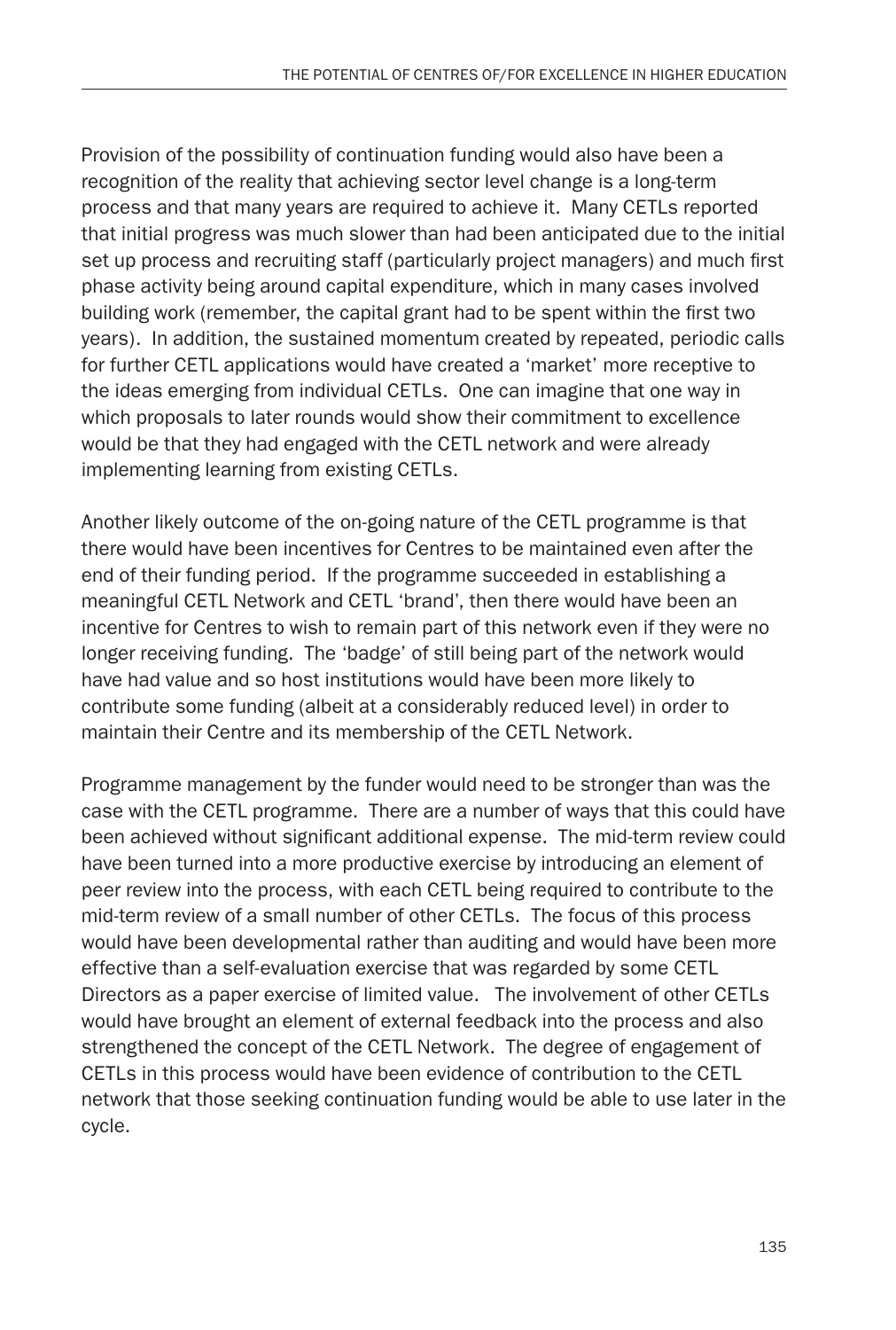One of the recommendations of the final report was that any future programme of this nature should have "more active central management and coordination" (SQW, 2011, p.32). In order to achieve this, it will be necessary for the funders to maintain a more active involvement with the programme than was the case. An almost inevitable consequence will be a greater reporting requirement and, of course, more expense in terms of staff from the funder to undertake this programme management.

Assuming no increase in total funding, adoption of the alternative framework set out here would have resulted either in fewer CETLs being funded or each CETL receiving less funding (to allow for continuation funding and the additional programme management costs). However, I would argue that it is much more likely to achieve sector level change. As one CETL Director said "the general visibility and value of the CETL initiative is [sic] probably no greater than the sum of all its parts" (SQW, 2011, p. 49). The approach set out above would have led to the overall outcome being greater than the sum of the individual parts and so fewer CETLs would, in the long run, have achieved more.

It should be acknowledged that this alternative framework does not take into account financial constraints placed upon the programme by the Treasury. Commitment from the Treasury to long-term financing over the timescales proposed here are not often forthcoming, however I believe there is a strong argument that this commitment would bring very beneficial outcomes.

## The SFU Programme in Norway

The SFU programme was established by the Ministry of Education and Research in 2010. Although 'sentre for fremragende undanning' literally translates as 'centre for excellent education', the English version of the SFU Guidelines document available from the NOKUT website<sup>27</sup> refers to SFUs as "Centres of Excellence in Higher Education". The importance of the preposition "for" or "of" will be discussed later in the chapter.

The principal aims of the SFU programme, as set out in the SFU Guidelines, are "to contribute to the development of excellent quality higher education and to highlight the fact that education and research are equally important activities for

<sup>27</sup> *[http://www.nokut.no/Documents/NOKUT/Artikkelbibliotek/UA-enhet/SFU/SFU\\_Standards\\_](http://www.nokut.no/Documents/NOKUT/Artikkelbibliotek/UA-enhet/SFU/SFU_Standards_Guidelines_and_Criteria_for_the_Assessment_of_Applications.pdf) [Guidelines\\_and\\_Criteria\\_for\\_the\\_Assessment\\_of\\_Applications.pdf](http://www.nokut.no/Documents/NOKUT/Artikkelbibliotek/UA-enhet/SFU/SFU_Standards_Guidelines_and_Criteria_for_the_Assessment_of_Applications.pdf)*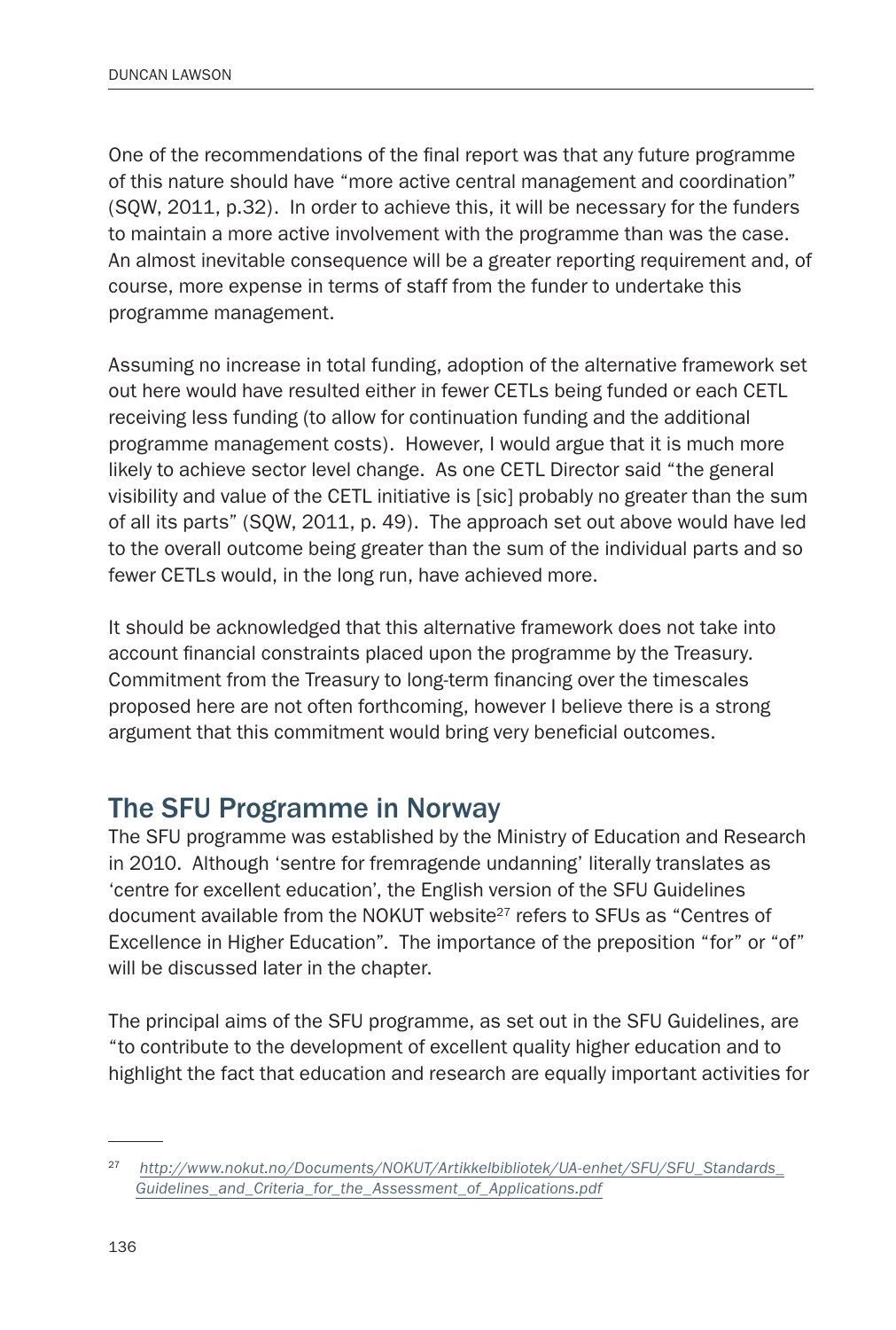higher education institutions". Although these aims do not explicitly mention students, it is reasonable to infer that "excellent quality higher education" is for the benefit of students receiving it. These twin aims then echo two important ideas, referred to earlier, expressed in the English White Paper (DFES, 2003) that all students have a right to high quality teaching and the parity of importance of teaching and research as activities within universities.

The SFU Guidelines go on to outline what is expected of individual SFUs. They must

- provide excellent R&D-based education;
- develop innovative ways of working with R&D-based education;
- contribute to the development and dissemination of knowledge about educational methods that are conducive to learning.

Once again there are clear echoes of the English CETL programme in these expectations. The SFU must itself already be, in some sense, excellent; it must have a programme of innovative development which it proposes to undertake and it must disseminate its findings ("spread its good pedagogical practice").

Although there are these striking similarities in the aims and expectations of CETLs and SFUs, the implementation of the programme in Norway was markedly different from that in England. In Norway, the programme began with a call to establish a single SFU; the call was restricted to a centre in teacher education. As a result of this call, the first SFU, ProTed, was established in December 2011.

Following this, a second call was made in 2013 for three further SFUs; this was a completely open call although an indication was given that it was hoped that one SFU would be in the area of medicine or health (as it turned out this did not happen). Twenty four submissions were made and reviewed by the international expert panel. Eight of these were shortlisted and received site visits by members of the panel before a final recommendation was made to (and accepted by) the NOKUT Board about which three proposals should be successful. In November 2013, it was announced that the three new centres would be BioCEED (biological sciences), CEMPE (music) and MatRIC (mathematics).

The twenty four submissions, covering a wide range of subjects and themes, in themselves constitute a substantial body of evidence of what some within the higher education sector in Norway regard as excellent education. The proposals described considerable amounts of innovative and high quality practice, of which the authors can be justifiably proud. However, the proposals also contained some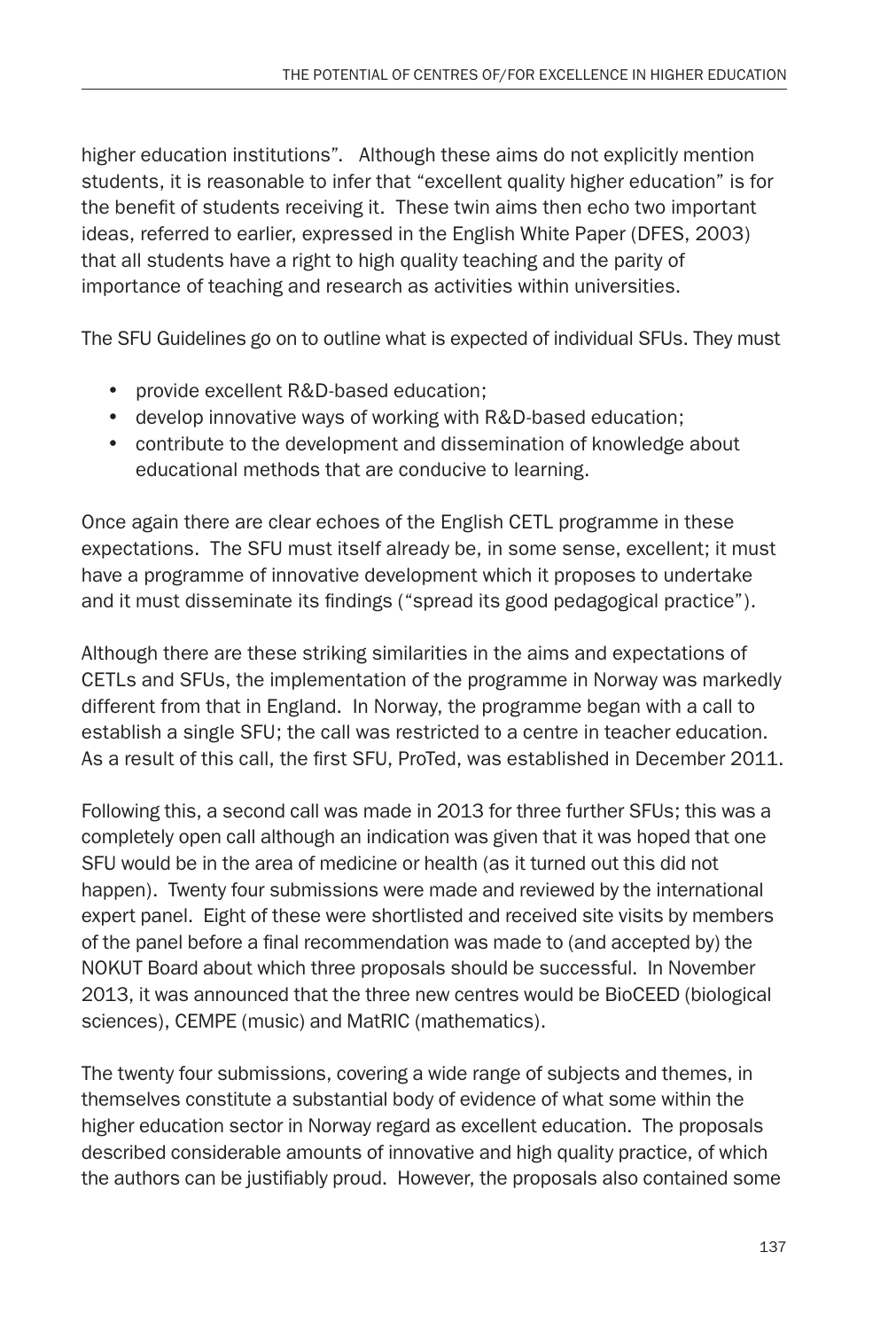approaches which the international expert panel were surprised were being put forward as excellent and innovative. Taken as a whole, the applications revealed some widespread narrowness of thinking, particularly in the area of dissemination (a theme that will be discussed further later in the chapter).

It is hoped that there will be a further call for a third round of SFUs in the near future. In anticipation of this, one major university, whose proposals had not been successful in the second round, engaged with members of the international expert panel to undertake staff development within the institution in order to enhance existing provision and be better prepared for a future call. This is clearly what the Ministry was seeking to achieve; as the Minister put it "Its [the SFU programme's] most valuable aspect is that it promotes high-quality education and that it also inspires the other academic communities to compete for SFU status" (Isaksen, 2015).

SFUs are funded, in the first instance for five years, however, unlike the CETL programme, there is the possibility of continuation funding for a further five years. This continuation funding is contingent on a mid-term evaluation which occurs after three and a half years. The mid-term evaluation is a formal, auditing process in which the SFUs performance to date is measured by an expert committee against the SFU programme goals and the goals the SFU set itself in its original proposal.

The SFU programme is managed by NOKUT. It is too early to say how effective their management of the overall programme will be. Certainly, with only one established centre and three relatively new centres, it is too early to judge whether or not there is an effective SFU network; however there are already signs that the SFU 'brand' is gaining traction.

#### Some Reflections on SFUs

Excellent teaching is not an end in itself. The purpose of excellent teaching is so that students should learn well or receive an excellent education. In a recent study of teaching excellence, the authors stated that there are "still ambiguities and contention around the definition of teaching excellence" (Gunn and Fisk, 2013, p.6). Some in the sector might express this differently, "It is hard (even impossible) to define precisely excellent teaching – but you know it when you see it."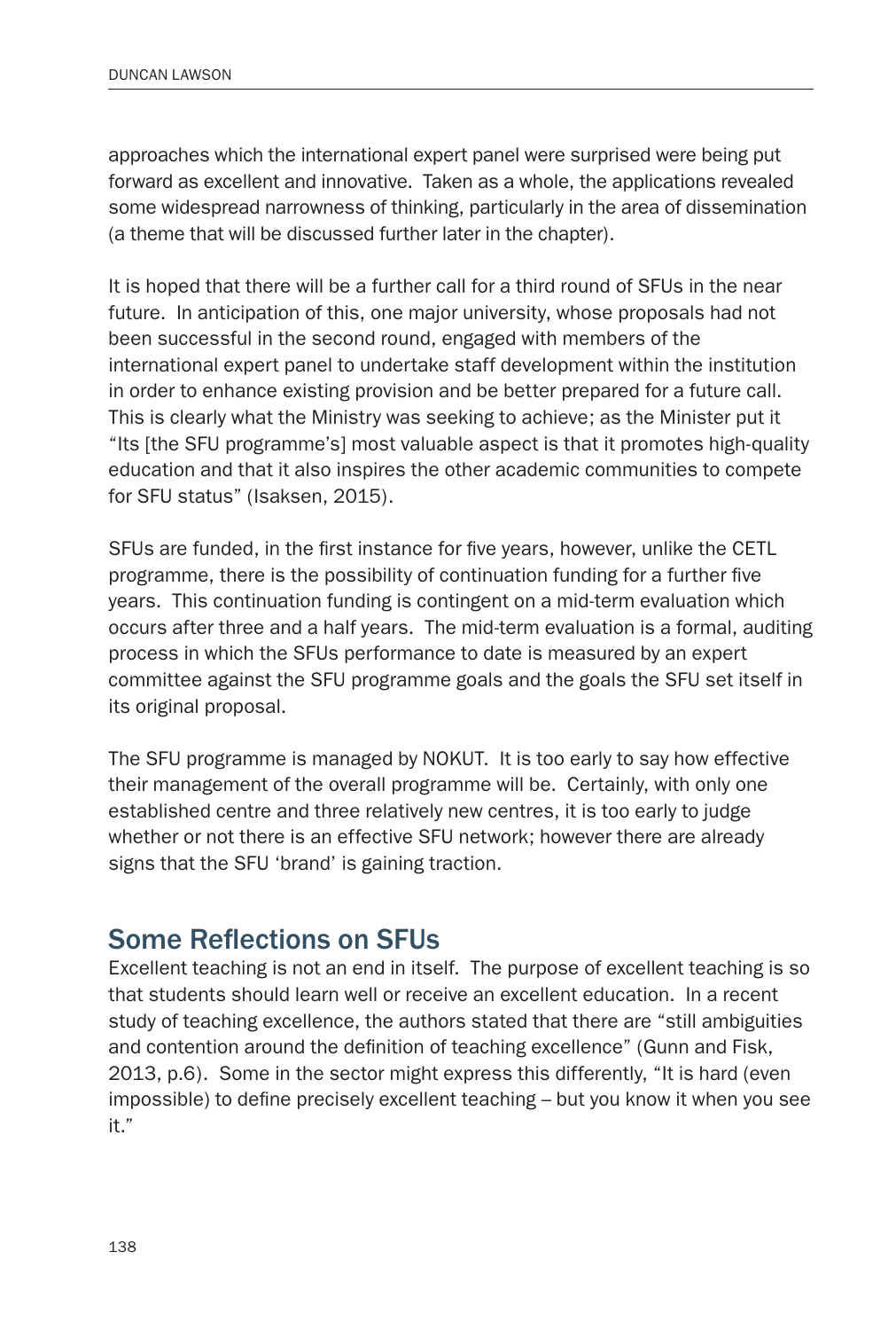Despite these ambiguities and imprecision, Gunn and Fisk (*ibid*) do identify characteristics associated with teaching excellence. These include:

- • Dynamic engagement
- Inspire and motivate
- • Respect for students as individuals
- Active and group learning
- • Critical and scholarly

The first of these, dynamic engagement, has two perspectives: the excellent teacher is "both dynamically engaged in practice and inspires dynamic engagement by their students" (*ibid*, p. 23). This dual aspect and, in particular, the element of being dynamically engaged in practice is particularly relevant to SFUs. SFUs should be places where excellent teachers can immerse themselves ("dynamically engage") in their practice, so that it may develop and become even more excellent.

As already noted, it should always be remembered that excellent teaching, no matter how personally satisfying, is not the end in itself – the focus upon the students and their learning should never be lost. During the site visit to the University of Agder during the selection of the second round of SFUs, a student said to the international expert panel, "Geometry changed my life". The panel were somewhat taken aback by such a grandiose statement and their initial reaction was that this was probably something of an over-statement. (Perhaps the student had been encouraged by the University to support their application for an SFU and he had been somewhat over-enthusiastic in responding to their exhortation.) However, the panel probed further and the student related how geometry had, in fact, changed his life. He recounted how, at the end of his secondary education he had not really known what to do, had nearly not entered university but, for want of anything better to do, had signed up for a primary teacher education course. During this course, he had been taught geometry by someone who had "made the subject come alive to him", who had shown both its relevance to the world and also its inherent beauty. This had led the student to become so enthusiastically engaged with his study that he was, at the time of the visit, studying for a Masters in Mathematics Education.

One of the purposes of higher education is surely to present students with opportunities for transformation, like this student received and seized. An excellent teacher can be transformational on a relatively small scale with the students he or she teaches. SFUs should aspire to be transformational on a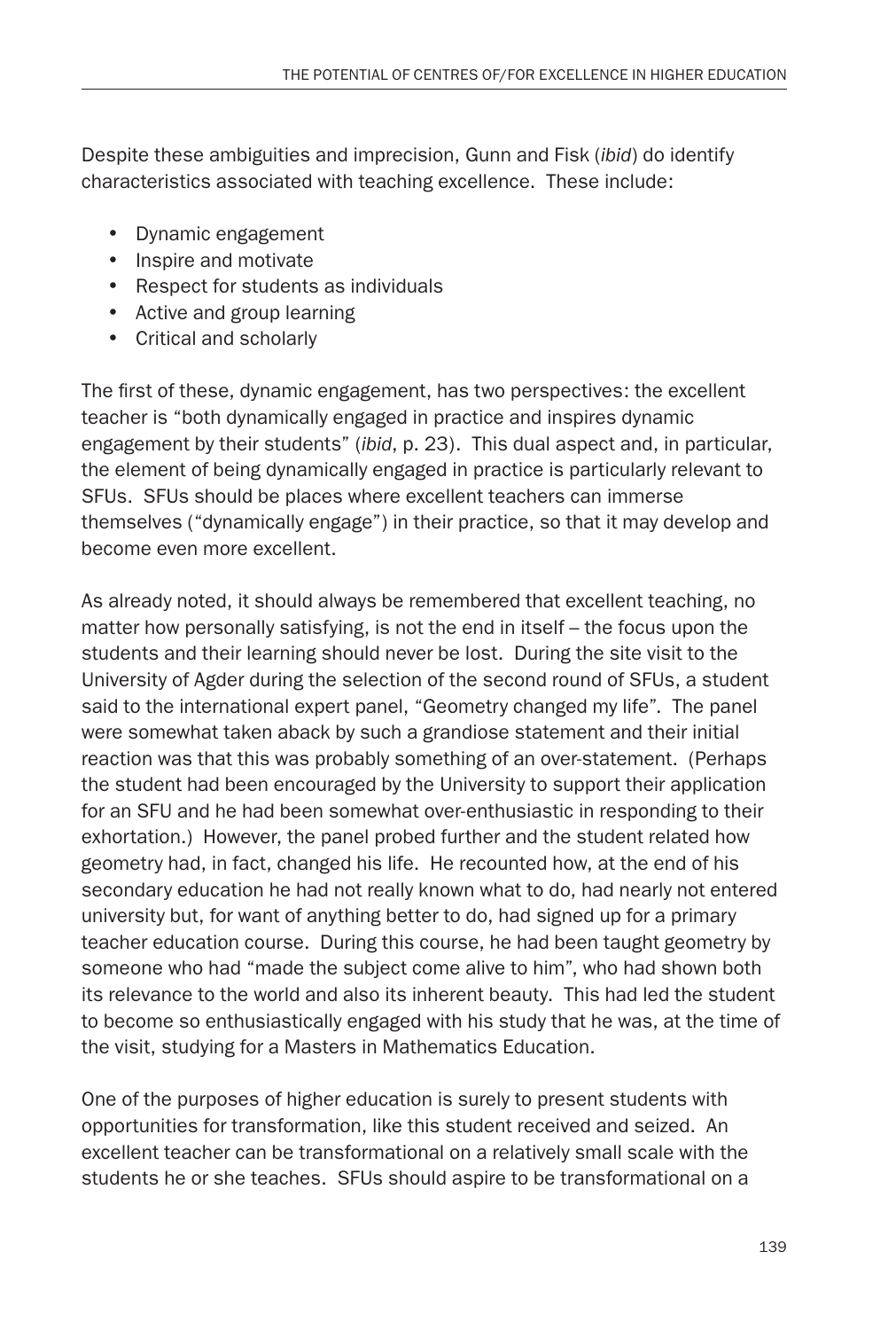much larger scale by enabling and supporting many to become excellent teachers.

SFUs should therefore have a 'big vision'. In the Bible, the prophet Joel<sup>28</sup> speaks of a time when "your young men will see visions" and this precedes "wonders in the heavens and on earth". Whilst it might perhaps be too much to hope that SFUs will produce "wonders in the heavens", they should surely be aiming to make an impact "on earth". SFUs should undoubtedly benefit the students in their own institution; if they cannot do that, then their excellence must be called into question. But, if that is all they do (worthwhile though this is), they will not be a success as a Centre. To be worthy of the name, SFUs need to have an outward focus – they should be making a change, at the very least across Norway.

The phrase "dynamic engagement" used by Gunn and Fisk (2013) is well chosen. Excellent teaching does not stand still – it changes. It reacts to the context in which it finds itself. This means reacting to changes in the student body, in their attitudes, prior experience, external circumstances. It further means taking opportunities that are presented by new technologies and changes in societal structures.

To do this requires innovation and risk taking. Not every new initiative will succeed. Some technologies will flatter to deceive in terms of what they offer to teaching and learning. But it is still right to explore and experiment – because other initiatives will improve learning, sometimes incrementally sometimes by step-changes.

An SFU should offer a 'safe environment' in which experimentation can take place. Just as 'active and group learning' was identified as a characteristic of excellent teaching (Gunn and Fisk, 2013), so involvement in a group with an SFU is likely to bring about better results. The achievements of a number of excellent individual teachers working together within an SFU should be more than the sum of the achievements of each of those individuals working in isolation.

A key characteristic for a successful SFU is humility: an acceptance that all new ideas do not necessarily originate here, that there are other excellent teachers elsewhere. This brings us back to nomenclature. Is an SFU a Centre *of* Excellence or a Centre *for* Excellence? The preposition is important since "of"

<sup>&</sup>lt;sup>28</sup> Joel Chapter 2 verses 28 and 30.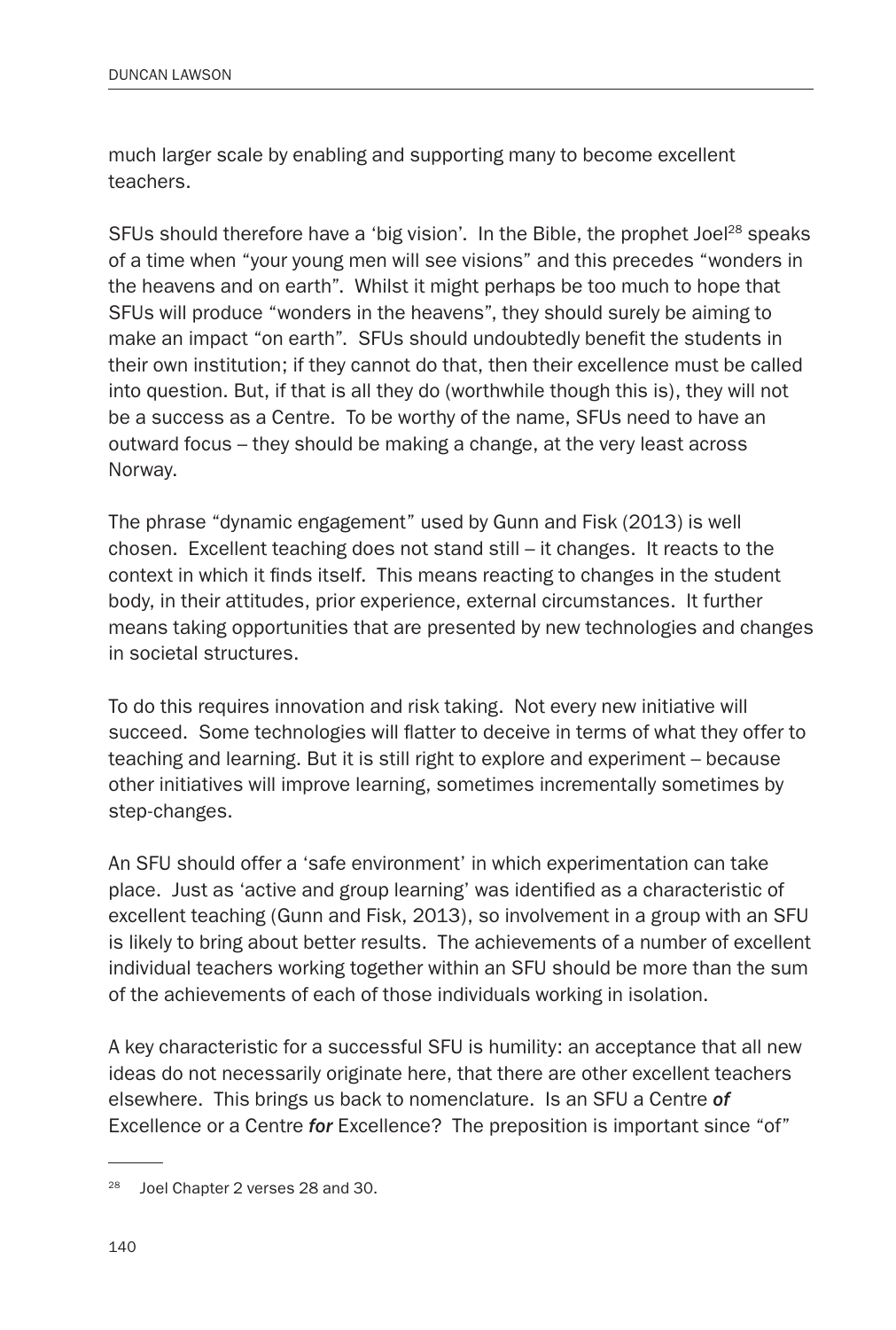implies that the excellence resides in the Centre, whereas "for" implies that the Centre is searching for excellence wherever it is to be found. "Of" is exclusive whilst "for" is inclusive.

This has implications for dissemination. As mentioned earlier, the dissemination strategies presented in the 24 second round SFU applications were, on the whole, disappointing. Typically, what was suggested was conference presentations and journal articles, with sometimes a workshop or two added for good measure. These strategies reflected a passive, transmissive model of dissemination which might be caricatured as "we will tell you about all the wonderful things we have done". Although never put as explicitly as this, there was an unspoken corollary to this model which is "and you will be so impressed by what you see and hear that you will immediately go away and adopt everything we have shown you". There is a certain irony here. Excellent teaching dynamically engages students in their learning and one of its characteristics is active learning. Any yet, the preferred method of dissemination that was presented was passive and transmissive.

This is not just a Norwegian phenomenon. The self-evaluation reports of CETL Directors, quoted in the summative evaluation report (SQW, 2011), recorded that it had been more challenging than expected to engage academic staff. They had underestimated the parochial nature of many academics and the prevalence of 'not invented here' (the reluctance to engage with practices developed elsewhere). The report also noted that there were huge volumes of high quality learning resources produced by CETLs that were freely available but that the majority of the sector remained unaware of them.

Harmsworth and Turpin (2000) present a three level model of dissemination: dissemination for awareness, dissemination for understanding and dissemination for action. SFUs should be aiming for 'dissemination for action' since they want to see changes in practice across the sector. Harmsworth and Turpin (2000, p.3) quote the approach of a history project: "We tried wherever possible to turn the idea of dissemination into one of real participation, for it was important to us that historians as a whole felt a sense of ownership and responsibility for the goals, activities and successes of the project".

To achieve this kind of dissemination requires more than conference papers and journal articles (although these serve a valuable purpose in terms of dissemination for awareness and understanding). The third level of dissemination could have been alternatively entitled 'dissemination for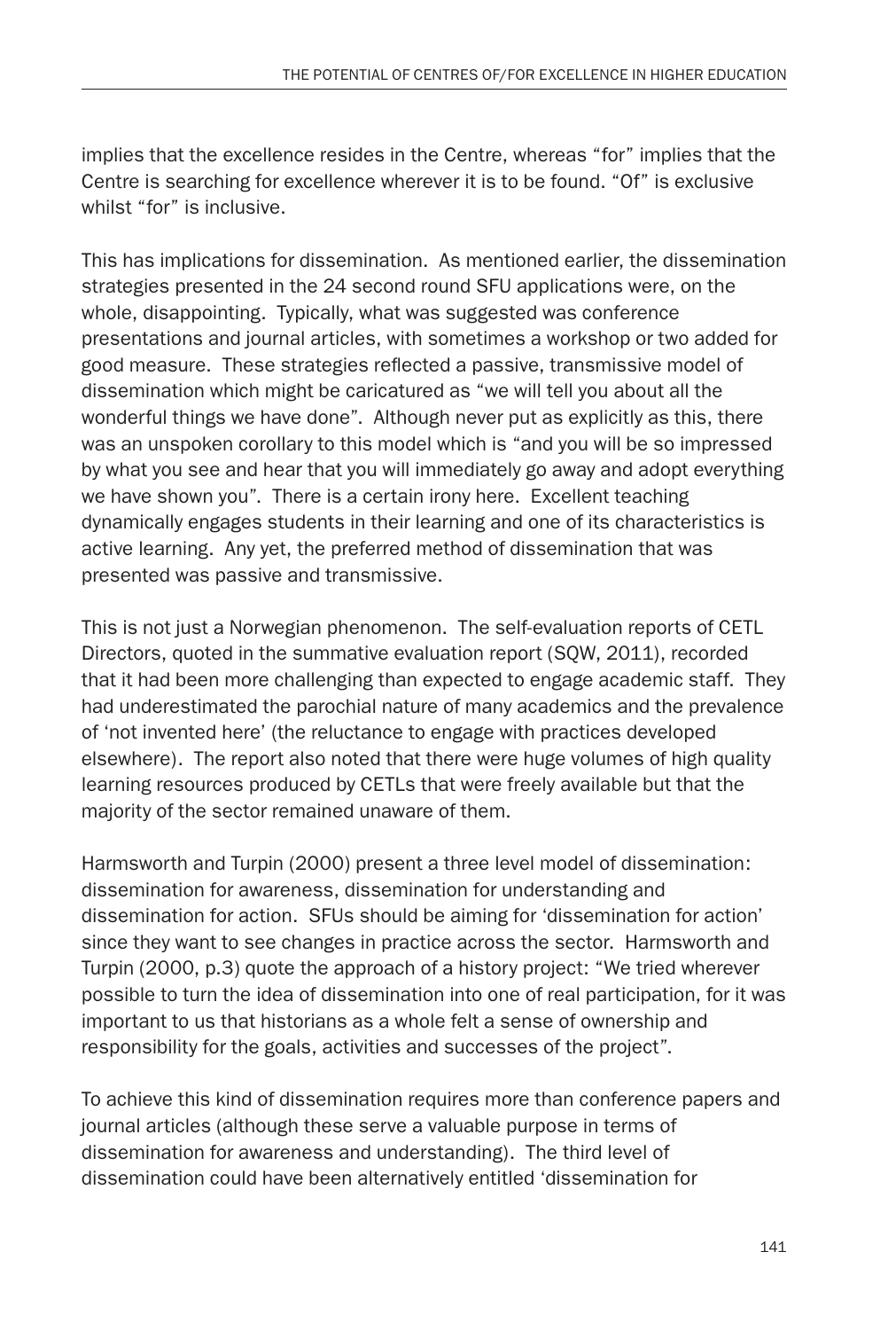engagement'. Dissemination strategies should therefore include ways in which others will be 'recruited' to be actively engaged in the work of the SFU. This brings back us back to the "of" or "for" discussion. If an SFU is purposefully seeking out relevant excellence wherever it is to be found and incorporating that excellence in its work, if it is proactively working with others from 'outside' the SFU to develop innovative excellent practice, then dissemination for engagement will almost inevitably happen and the boundaries between 'inside the SFU' and 'outside the SFU' will become increasingly blurred (thereby confusing those who cling to 'not invented here').

#### **Conclusion**

The reader will have deduced that I am a 'believer'. I believe that CETLs/SFUs/ Centres for Excellence have the potential to achieve much. This belief is based first and foremost on my experience as a Director of a CETL which I claim has made a difference to the learning of tens of thousands (possibly hundreds of thousands) of students primarily across England and Wales, but also in significant numbers in Ireland and Australia and in smaller (but growing) numbers in other countries around the world including Norway. Improving the educational experience of students has, in my opinion, to be the key goal of a Centre for Excellence. In a separate chapter of this anthology, I have presented a case study of sigma, Centre for Excellence in University-wide mathematics and statistics support. This CETL has evolved following the ending of CETL funding into the sigma Network, a community of mathematics and statistics support practitioners. Over the ten years of sigma's existence, there have been a whole raft of achievements, but the crucial one is the impact there has been on students' learning. To quote one student "*I spent a lot of time in the Maths Support Centre and I do believe that without it I would not have attained the qualification I did".* Such sentiments of sigma making a difference to student outcomes are repeated time after time in feedback processes.

Centres for excellence can be influential not only in their host institution but with academic colleagues in other institutions. They can bring about changes of practice. These are successes at the level of the individual centre and I would suggest that these are almost certainly easier to achieve than success at the level of a whole centres for excellence programme. Programme level successes require, in the first instance, most individual centres to themselves be successful. But this is not enough for the programme to be viewed as a success. The programme has to be more than just the sum of its part. Programme level success will not just happen – it depends on how the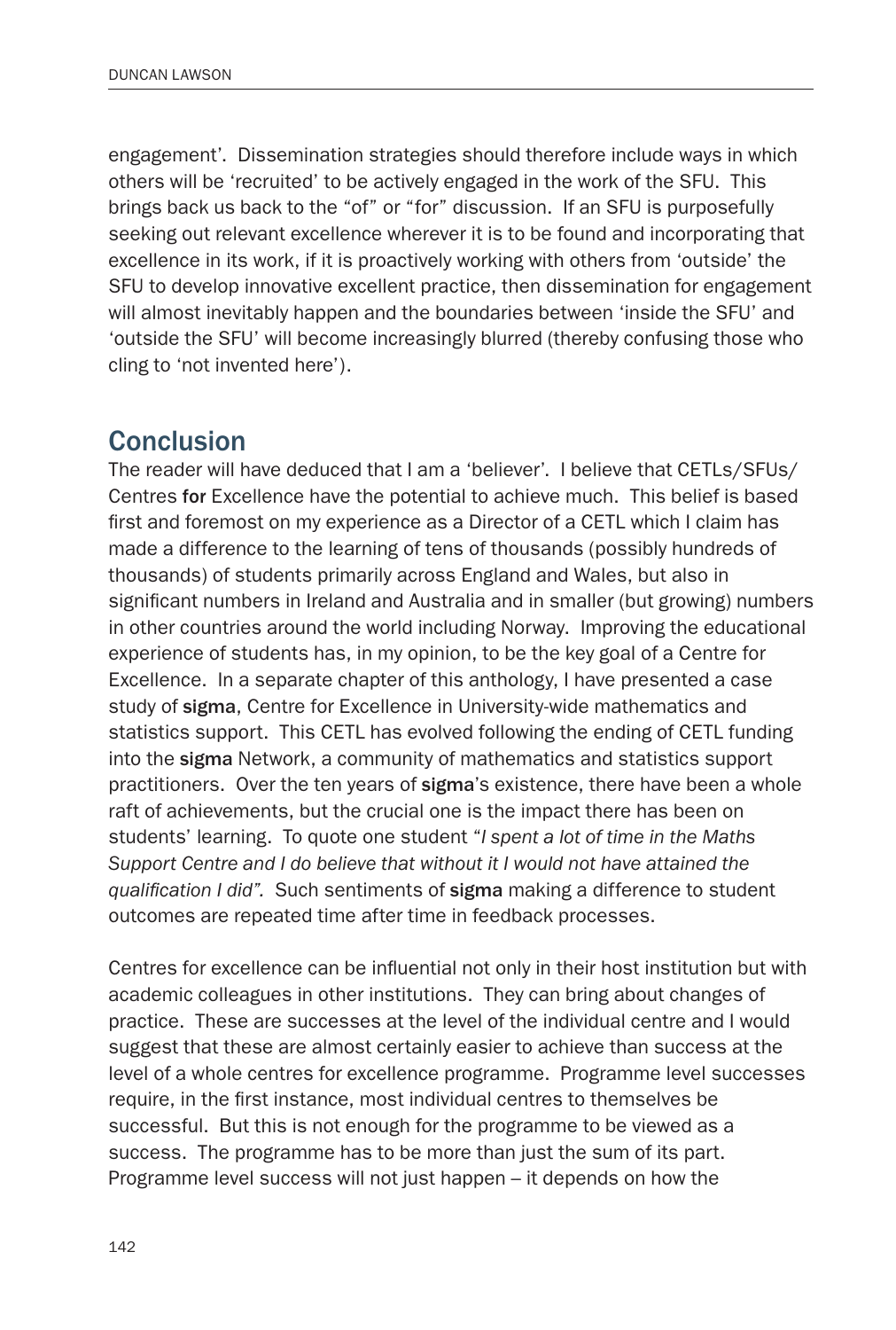programme is managed. The CETL programme in England cannot be view as an outstanding success at this level.

I have no doubt that many of the SFUs in Norway will be successful as individual centres. The initial signs are very promising. It is too soon to be able to say with confidence what the programme level outcomes will be, but at least some of the structural flaws that were inherent in the CETL programme have been avoided. There is every reason to hope for success at programme level too.